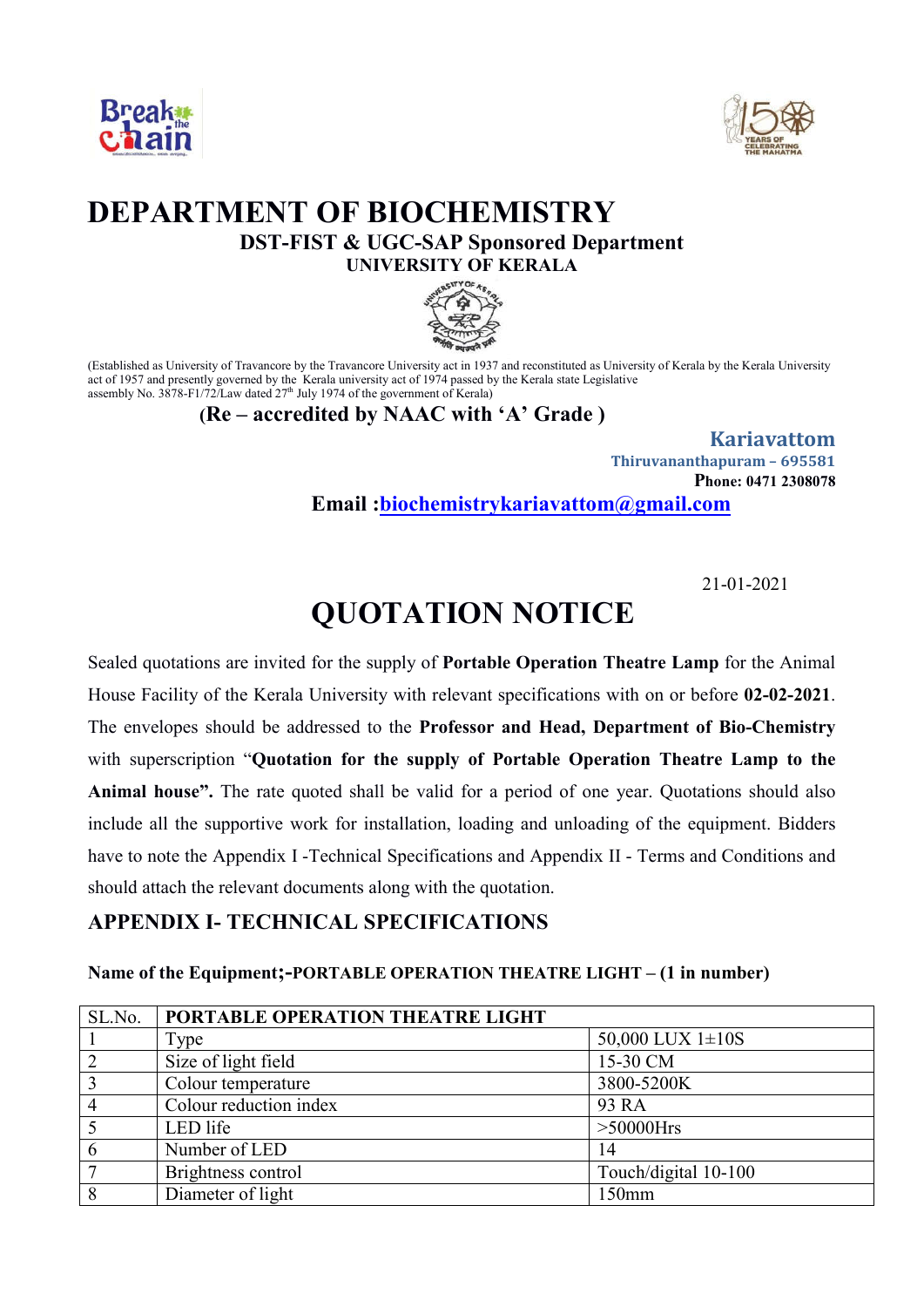| Power supply     | 220v/50hz<br>AC                  |
|------------------|----------------------------------|
| AMC<br>Warranty/ | 'AMC<br>vear warranty<br>Minimum |

## **APPENDIX II- TERMS AND CONDITIONS**

- **1.** Separate tender along with separate sets of all necessary documents should be submitted for each instrument. The main envelop should be superscribed: "TENDER FOR SUPPLY OF ………………. (ENTER NAME OF EQUIPMENT). Last date of submission ............................" The date of Opening of Technical Bid and Financial Bid is indicated above.
- **2.** For those bidders submitting tenders for more than one instrument, separate applications for each instrument (Tender Bid and Financial Bid) must be placed in individual sealed envelopes and these envelops must be placed inside a bigger envelope. Only one model can be quoted in a tender. If the tenderer wants to quote for more than one model separate tenders should be submitted. If more than one model is quoted in a single tender it will be summarily rejected.
- **3.** The tenders received late, without required documents or incomplete in any respect / misleading will be summarily rejected.
- **4.** The proposals shall be submitted in two parts, viz. **Technical bid and Financial bid in two separate sealed envelopes** (with respective marking superscribed in bold). The first envelope (envelope 1) marked **"Technical bid"** should include the technical specifications. The first envelope should not contain any cost information whatsoever. The second envelope (envelope 2) marked **"Financial bid"** should contain the detailed price offer in prescribed format. Both the sealed envelopes Technical bid and Financial bid should be placed in a bigger sealed cover. The top of cover must also contain Name and Address of the tenderer, telephone and other contact details for further correspondence. The financial bids of only technically acceptable offers will be opened for further evaluation and ranking before awarding the contract.
- **5.** The Bidder should be a manufacturer or their dealer specifically authorized by the manufacturer to quote on their behalf for this tender. Certificate to this effect should be included in the quotation.
- **6.** The models quoted should be in successful operation for at least one year as on the date of Bid opening.
- **7.** Prices are to be quoted *FOR DESTINATION (Department of Biochemistry, University of Kerala, Kariavattom*). The prices quoted should clearly indicate the following charges: Price of the equipment; Price of optional accessories if any; Customs duty (after submission of custom and excise exemption certificate); Customs Clearance Charges and transportation charges. **If these details are not provided it will be considered that the price quoted is inclusive of all charges.**
- **8.** The quotation submitted shall remain valid at least for 90 days from the date of opening the quotation. Validity beyond three months from the date of opening of the quotation shall be by mutual consent.
- **9.** The manufacturer /supplier should provide training to the laboratory personnel in the installation, operation and maintenance of the instruments.